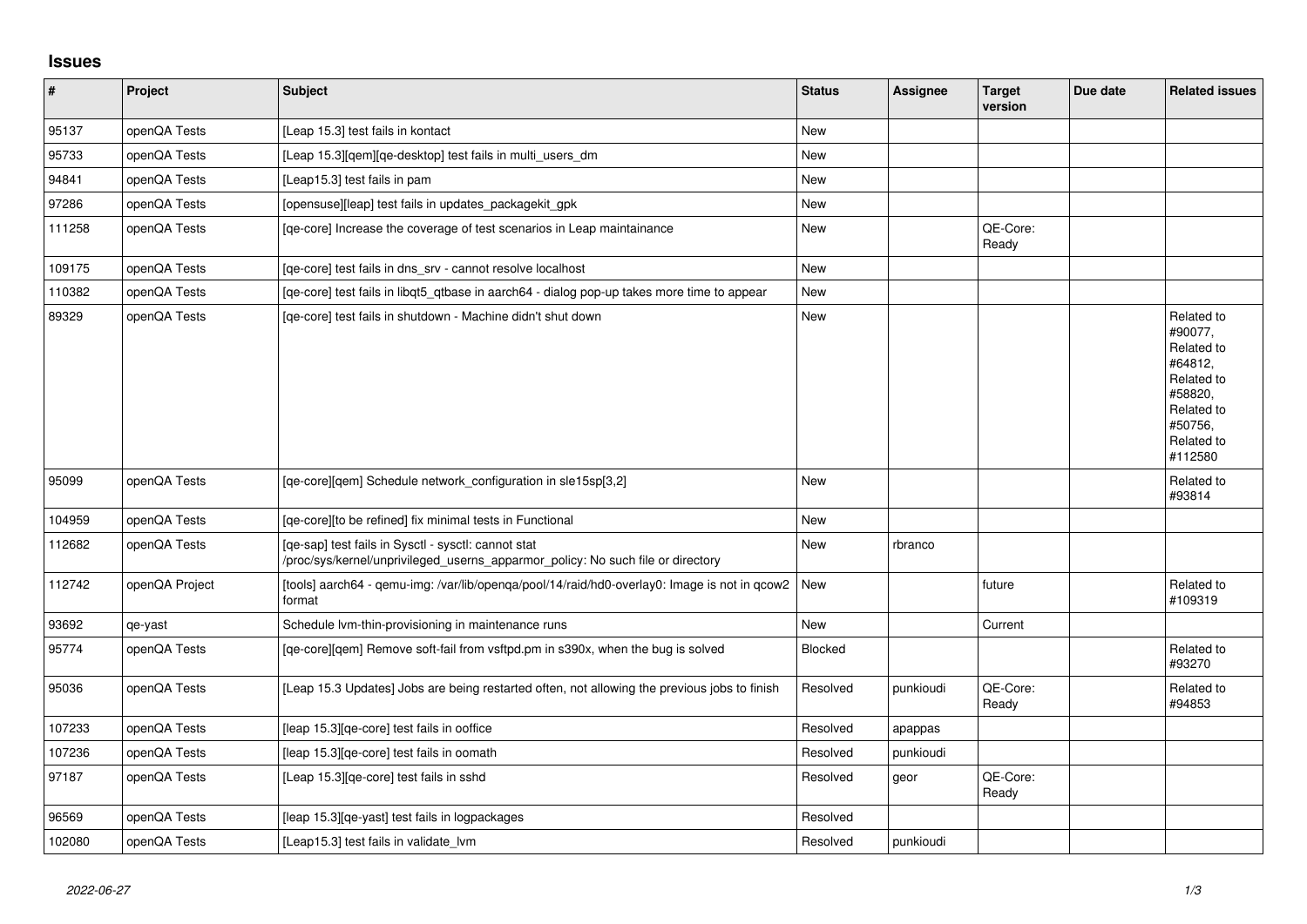| #      | <b>Project</b> | Subject                                                                                                 | <b>Status</b> | <b>Assignee</b> | <b>Target</b><br>version | Due date | <b>Related issues</b> |
|--------|----------------|---------------------------------------------------------------------------------------------------------|---------------|-----------------|--------------------------|----------|-----------------------|
| 94859  | openQA Tests   | [Leap15.3] test fails in zypper_ar                                                                      | Resolved      | punkioudi       | QE-Core:<br>Ready        |          |                       |
| 101587 | openQA Tests   | [Leap15.3] [ge-core] - test fails in grub test                                                          | Resolved      | punkioudi       |                          |          |                       |
| 101596 | openQA Tests   | [Leap15.3][qe-core] test fails in ghostscript                                                           | Resolved      | punkioudi       |                          |          |                       |
| 95530  | openQA Tests   | [Leap15.3][qem][opensuse][kde] test fails sporadically in dolphin                                       | Resolved      | favogt          |                          |          |                       |
| 94810  | openQA Tests   | [Leap15.3][gem][ge-core] test fails in gam_zypper_patch                                                 | Resolved      | punkioudi       | QE-Core:<br>Ready        |          |                       |
| 68447  | openQA Tests   | [qam][maint][docker][podman][sprint]test fails in podman                                                | Resolved      | punkioudi       |                          |          |                       |
| 68899  | openQA Tests   | [qam][maint][tomcat]test fails in tomcat                                                                | Resolved      | punkioudi       |                          |          |                       |
| 68660  | openQA Tests   | [qam][maint][yast2]test fails in yast2_storage_ng, yast2_keyboard, yast2_instserver                     | Resolved      | punkioudi       |                          |          |                       |
| 109178 | openQA Tests   | [qe-core] test fails in dns_srv - cannot resolve localhost                                              | Resolved      | punkioudi       |                          |          |                       |
| 112997 | openQA Tests   | [qe-core] test fails in groupwise - groupwise core dumps                                                | Resolved      | mloviska        | QE-Core:<br>Ready        |          |                       |
| 112739 | openQA Tests   | [qe-core] test fails in multipath - activation of multipath is expected                                 | Resolved      | mloviska        | QE-Core:<br>Ready        |          |                       |
| 110656 | openQA Tests   | [qe-core] test fails in orphaned_packages_check - missing libpeas-loader-python                         | Resolved      | mloviska        | QE-Core:<br>Ready        |          | Related to<br>#111144 |
| 112169 | openQA Tests   | [qe-core] test fails in zdup - ls: cannot access /dev/disk/by-label                                     | Resolved      | mloviska        | QE-Core:<br>Ready        |          | Related to<br>#108692 |
| 108076 | openQA Tests   | [qe-core][15-sp4] test fails in libqt5_qtbase - Development tools module is not enabled                 | Resolved      | akumar          | QE-Core:<br>Ready        |          |                       |
| 96716  | openQA Tests   | [qe-core][CI] Add CI check for module header not being updated                                          | Resolved      | punkioudi       | QE-Core:<br>Ready        |          |                       |
| 88139  | openQA Tests   | [ge-core][functional] schedule ovs-server and ovs-client in the functional space                        | Resolved      | dheidler        |                          |          |                       |
| 87766  | openQA Tests   | [qe-core][functional] test fails in java                                                                | Resolved      | punkioudi       |                          |          | Related to<br>#73240  |
| 87739  | openQA Tests   | [qe-core][functional]test fails in zypper_ar                                                            | Resolved      | punkioudi       |                          |          |                       |
| 108275 | openQA Tests   | [qe-core][leap] test fails in test_results - new functionality of quitting the pop-up guiding<br>window | Resolved      | punkioudi       |                          |          |                       |
| 102098 | openQA Tests   | [ge-core][Leap15.3] test fails in mariadb srv                                                           | Resolved      |                 |                          |          |                       |
| 102104 | openQA Tests   | [qe-core][Leap15.3] test fails in orphaned_packages_check                                               | Resolved      |                 |                          |          |                       |
| 93264  | openQA Tests   | [qe-core][qem] Add journald_fss, openvswitch_ssl, vsftpd tests to QEM                                   | Resolved      | punkioudi       | QE-Core:<br>Ready        |          |                       |
| 93814  | openQA Tests   | [qe-core][qem] Schedule network_hostname in maintenance runs                                            | Resolved      | punkioudi       | QE-Core:<br>Ready        |          | Related to<br>#95099  |
| 93270  | openQA Tests   | [qe-core][qem] Schedule vsftpd in s390x runs                                                            | Resolved      | punkioudi       | QE-Core:<br>Ready        |          | Related to<br>#95774  |